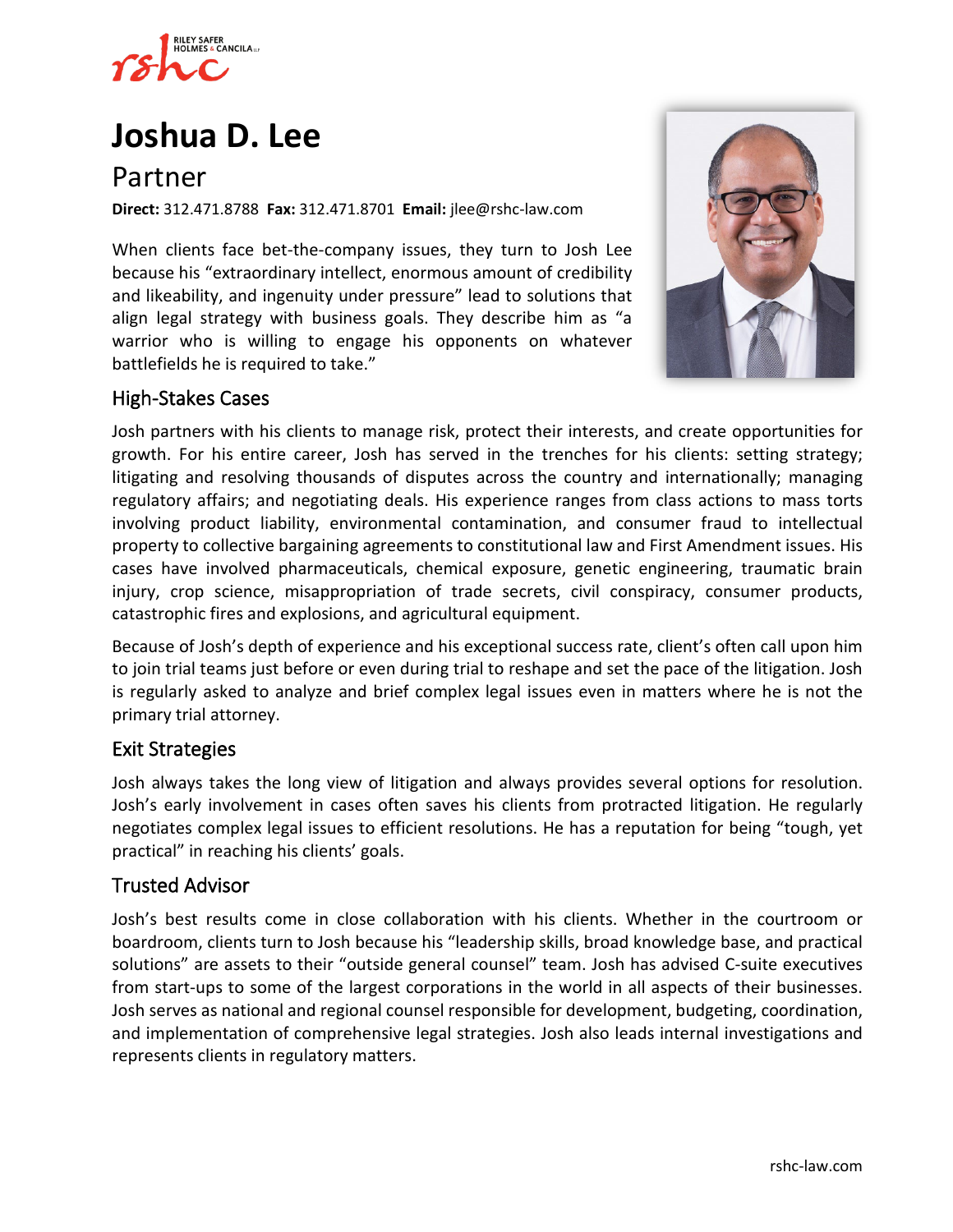

# **EXPERIENCE**

## Clerkships

Hon. Marilyn Kelly, Michigan Supreme Court (2002-2003)

#### Representative Engagements

- Josh effectively managed a criminal investigation by European regulators. Despite missteps before he was retained, Josh's clients **avoided both criminal prosecution and civil penalties**.
- Josh's last-minute trial retention threatened to **up-end an entire mass-tort scheme**. As a result of Josh's work, his client negotiated a favorable long-term resolution.
- Josh's trial work **dismantled long-running civil conspiracy litigation** against his client. An appellate court upheld the result.
- After taking over from prior counsel, Josh **put an end to litigation that had held his client hostage for nearly a decade**. An appellate court upheld the victory Josh obtained for his client.
- Josh defeated a motion to consolidate litigation, **eliminating his client's involvement in a mass-tort scheme**.
- In California, Josh defeated a plaintiff's novel theory of liability. Josh's victories there, and in Illinois, Michigan, Alabama, Wisconsin, and elsewhere, have **extinguished plaintiffs' attempts to expand his clients' liability**.
- Josh's civil rights work led to **significant changes in the treatment of civilly-committed individuals**.

# **CREDENTIALS**

#### Education

University of Michigan Law School, J.D., 2002 Valparaiso University, B.A., B.S., 1998, Christ College Scholar in Humanities

#### Bar Admissions

- California Illinois Michigan New York Wisconsin U.S. Court of Appeals for the Third Circuit U.S. Court of Appeals for the Sixth Circuit U.S. Court of Appeals for the Seventh Circuit U.S. Court of Appeals for the Ninth Circuit U.S. District Court for the District of Colorado U.S. District Court for the Central District of Illinois U.S. District Court for the Northern District of Illinois (Trial Bar) U.S. District Court for the Eastern District of Michigan U.S. District Court for the Western District of Michigan U.S. District Court for the Northern District of New York
- U.S. District Court for the Eastern District of New York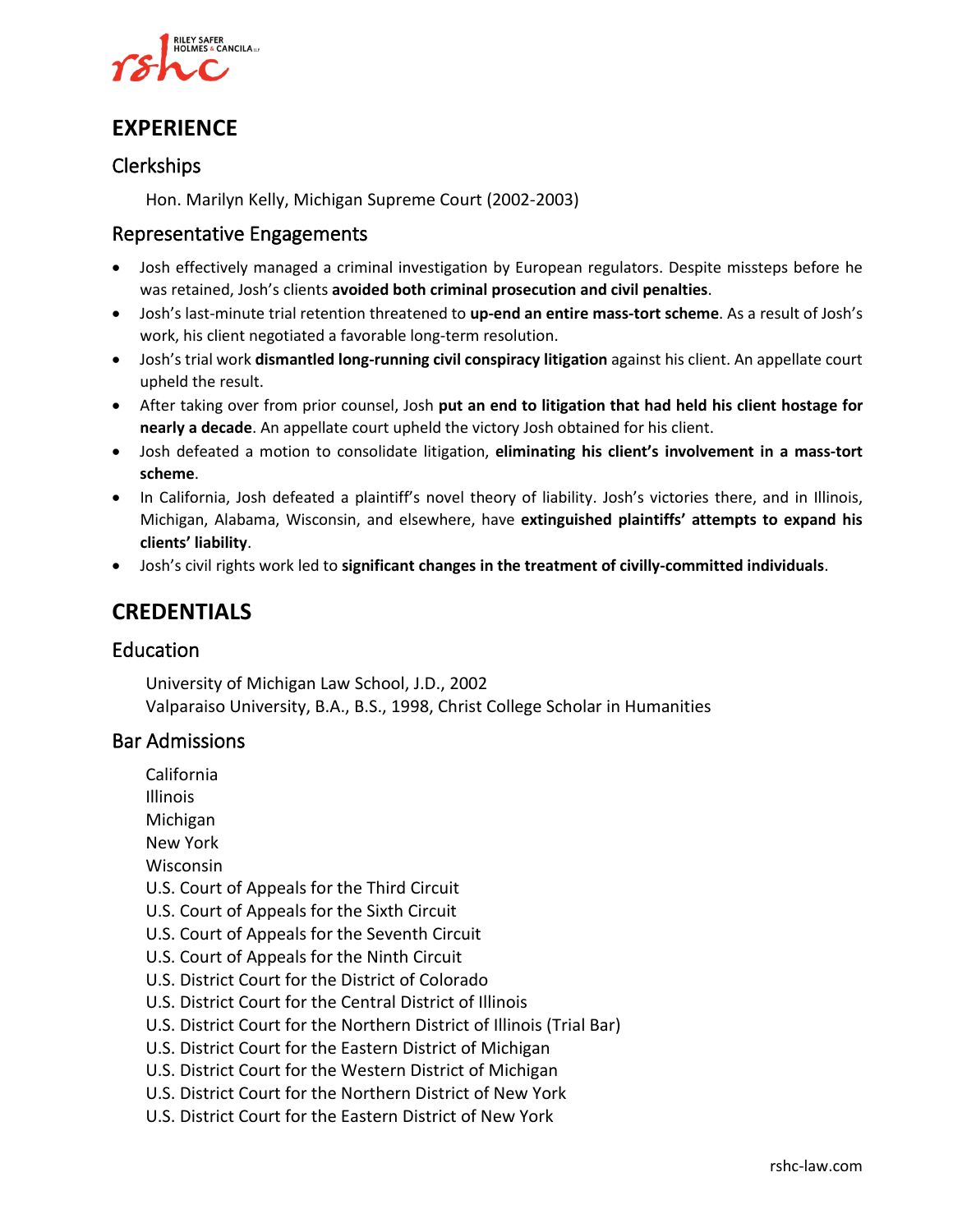

- U.S. District Court for the Southern District of New York
- U.S. District Court for the Eastern District of Wisconsin
- U.S. District Court for the Western District of Wisconsin

#### Professional Memberships

American Bar Association Tort Trial and Insurance Practice Section Ethics and Professionalism Special Standing Committee, Past Chair Continuing Legal Education Board, Chair Toxic Torts and Environmental Law Committee, Past Chair Asbestos Litigation Task Force International Association of Defense Counsel Defense Research Institute (DRI)

#### Honors & Awards

Illinois Leading Lawyer, *Law Bulletin Media Leading Lawyers (2014-2021)* Chicago's Notable Gen X Leaders in Law, *Crain's Chicago Business (2019)* Chicago's Notable Minority Lawyers, *Crain's Chicago Business* (2018) Illinois Super Lawyers, *Thomson Reuters (2016-2022)* Illinois Rising Stars, *Thomson Reuters' Illinois Super Lawyers (2008-2015)* Illinois Emerging Lawyer, *Law Bulletin Media Leading Lawyers (2015-2016)* Top Rated Litigators, *Martindale-Hubbell and ALM* (2021) Edmund S. Muskie Pro Bono Service Award, *American Bar Association, Tort Trial and Insurance Practice Section (2015)* Law in Public Service Honor Roll, *American Bar Association, Tort Trial and Insurance Practice Section (2014)* Outstanding Young Alumnus, *Valparaiso University (2014)* Peer Reviewed AV® Preeminent™ Martindale-Hubbell (Since 2014) 40 Illinois Attorneys Under Forty, *Law Bulletin Media (2013)* Excellence in Pro Bono and Public Interest Service, *Judges of the United States District Court for the Northern District of Illinois and the Chicago Chapter of the Federal Bar Association*

## **PUBLICATIONS & PRESENTATIONS**

- "Class Action, MDL or Bankruptcy: What is the Best Option for Global Resolution?," (panelist) Perrin Conferences Mass Tort Litigation Conference (June 24, 2021)
- "Elevating Black Excellence Regional Summit," (panelist) Black In-House Counsel (BIHC) (June 17, 2021)
- "The Use of Genetic Testing in the Courtroom," (panelist) International Association of Defense Counsel 2020 Virtual Annual Meeting (July 8, 2020)
- "What Constitutes the Effectiveness of Settlements?," (panelist) Perrin Conferences Mass Tort Global Settlement Architecture Conference, Washington, DC (May 2, 2019)
- "Judicial Spotlight: What Is Effective Advocacy?," (moderator) ABA-TIPS Section Conference (2017)